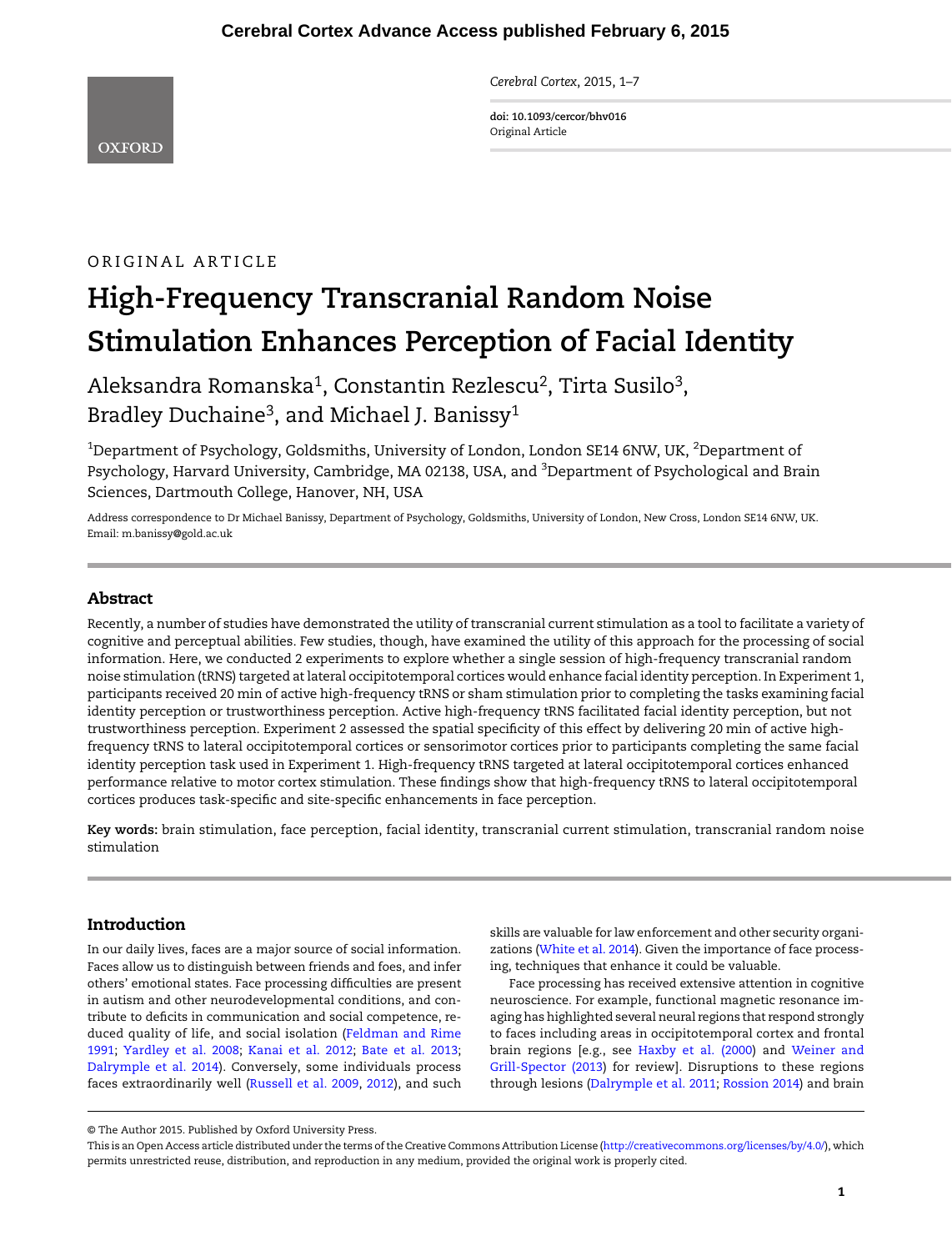stimulation indicate that they play a causal role in face recognition ([Pitcher et al. 2009;](#page-5-0) [Jonas et al. 2014](#page-5-0)), but not in other visual classes (e.g., [Pitcher et al. 2009](#page-5-0); [Kim et al. 2011](#page-5-0); [Dilks et al. 2013](#page-5-0)).

Previous studies using brain stimulation have disrupted face recognition (e.g., [Pitcher et al. 2009;](#page-5-0) [Dilks et al. 2013](#page-5-0)), but transcranial current stimulation (tCS; [Paulus et al. 2013](#page-5-0)) is an alternative stimulation technique that may provide a means to improve face recognition. In the case of tCS, 2 electrodes are placed on the scalp, which stimulate the cerebral cortex with a weak electric current to manipulate cortical excitability. This technique has been shown to have particular utility in improving cognitive and perceptual abilities (e.g., [Cohen Kadosh et al. 2010](#page-5-0); [Santieste](#page-6-0)[ban et al. 2012;](#page-6-0) [Tseng et al. 2012](#page-6-0); [Cappelletti et al. 2013](#page-5-0); [Ruff et al.](#page-6-0) [2013](#page-6-0); [Snowball et al. 2013;](#page-6-0) [Hogeveen et al. forthcoming\)](#page-5-0). In the context of face processing, it has also been used to examine dissociations between brain regions involved in facial emotion perception (e.g., [Tseng et al. 2014\)](#page-6-0) and functional interactions between prefrontal and occipitotemporal brain regions in the visual encoding of unfamiliar faces (e.g., [Lafontaine et al. 2013\)](#page-5-0). This approach, therefore, not only provides an interesting avenue to inform us about what role different brain regions play in psychological process, but also to determine potential means by which performance may be improved.

Here, we employed high-frequency transcranial random noise stimulation (tRNS) targeted at lateral occipitotemporal cortices across 2 studies to determine whether facial identity processing could be improved following a single session of highfrequency tRNS. tRNS is a relatively novel technique that involves the generation of a random level of current for every sample passed between the 2 electrodes. The effect of this type of tCS is an increase in cortical excitability under both electrodes placed on the scalp ([Terney et al. 2008\)](#page-6-0). In other domains (e.g., numerical cognition—[Cappelletti et al. 2013](#page-5-0); [Snowball et al. 2013\)](#page-6-0), tRNS has been shown to facilitate performance, but as yet it has not been used to modulate facial processing. Here, we address this by first examining whether facial identity perception could be improved in a task-specific manner following high-frequency tRNS targeted at lateral occipitotemporal cortices, and then in a second experiment, we examine whether improvements in facial identity perception following high-frequency tRNS targeted at lateral occipitotemporal cortices are anatomically specific.

#### Experiment 1

In Experiment 1, we examined the impact of active relative to sham high-frequency tRNS targeted at lateral occipitotemporal cortex on facial identity perception and facial trustworthiness perception. Based on prior studies, we predicted that active tRNS of lateral occipitotemporal cortices would modulate performance on facial identity perception, but not on trustworthiness perception (which may rely more on modulation from dorsomedial prefrontal cortex and inferior frontal gyrus—e.g., [Bzodk et al. 2012](#page-5-0)).

#### Experiment 1 Methods

#### Participants

Thirty-six right-handed adults (23 females,  $M = 27$  years,  $SD = 4$ years) participated in this study for a small monetary reward. Participants were randomly assigned to active high-frequency tRNS  $(N = 18;$  mean age = 26.8 years, SD age = 3.5 years; 11 females) or sham group ( $N = 18$ ; mean age = 27.2 years, SD age = 5.1 years; 12 females). The groups did not differ in terms of age  $(P = 0.793)$ .

All participants were healthy volunteers, without any known developmental or neurological disorders and no contraindications to tRNS. They were naive with respect to the experimental hypothesis and remained unaware of what type of stimulation they received until the end of the experiment. Participants provided written informed consent to take part in the experiment.

#### Procedure

Prior to testing, all participants were provided with written information about the study and a description of the tRNS procedure. The associated safety/risk warnings were explained, and participants were asked to sign an informed consent form. This study received full ethical approval by the local ethics committee.

Participants received either 20 min of active high-frequency tRNS targeted at lateral occipitotemporal cortices or sham stimulation targeted at the same site. High-frequency tRNS was used in the current studies based on prior work, showing that this leads to greater increases in cortical excitability ([Terney et al. 2008](#page-6-0)). The sites of stimulation were identified using the electroencephalography 10–20 system, with the center point of two 5 × 5 cm electrodes placed over P7/P8 electrode locations. Our selection of electrode site was based on prior work emphasizing the role of inferior temporal gyrus and middle temporal gyrus in face processing [\(Allison et al. 1994;](#page-5-0) [Weiner and Grill-Spector 2013\)](#page-6-0). Frameless stereotactic image guidance of scalp electrodes indicates that the P7/P8 electrodes are over these regions ([Kim et al. 2007\)](#page-5-0). Consistent with these findings, the face-sensitive N170 event related potential component is also greatest at P7/P8 [\(Bentin et al. 1996](#page-5-0); [Eimer 2000](#page-5-0)).

The stimulation was induced via a NeuroConn DC-Stimulator Plus. For active high-frequency tRNS, 1 mA current was delivered for 20 min with a 15-s fade-in and 15-s fade-out time. For the sham condition an identical set-up was used, but the stimulator was only turned on for 15 s. This condition evokes the sensation of being stimulated, but does not lead to a neurophysiological change that can influence performance. It has been shown that naive subjects cannot distinguish between sham and active tCS ([Ambrus et al. 2010\)](#page-5-0).

Following 20 min of offline stimulation or sham stimulation, participants completed 2 tasks in a counterbalanced order: Cambridge Face Perception Test-Identity (CFPT-Identity) and Cambridge Face Perception Test-Trustworthiness (CFPT-Trustworthiness; Fig. [1\)](#page-2-0). The CFPT-Identity (previously called CFPT; [Duchaine et al. 2007](#page-5-0)) assesses the ability to perceive differences between facial identities. Faces are presented simultaneously, therefore making memory demands minimal. During the task, participants were shown a target face (from a 3/4 viewpoint) and 6 faces (from a frontal view) morphed between the target and 6 other faces in varying proportions so that they varied systematically in their similarity to the target face. Participants were asked to sort the 6 faces by similarity to the target face and were given 60 s to do so. Eight sorts were used, and each sort was presented upright and inverted once in a fixed prerandom order. Performance on the CFPT-Identity is typically measured by an error score, which is calculated for each trial type. This is calculated by summing the deviations from the correct position for each face, with one error reflecting each position that a face must be moved to be in the correct location. For example, if a face was one position from the correct location, the error score was 1. If it was 3 positions away from the correct location, this was an error score of 3. Error scores on each trial type (upright vs. inverted) were summed to determine the total number of errors for each orientation. We then used this to calculate the percentage of correct responses. Chance performance for CFPT-Identity is 36%.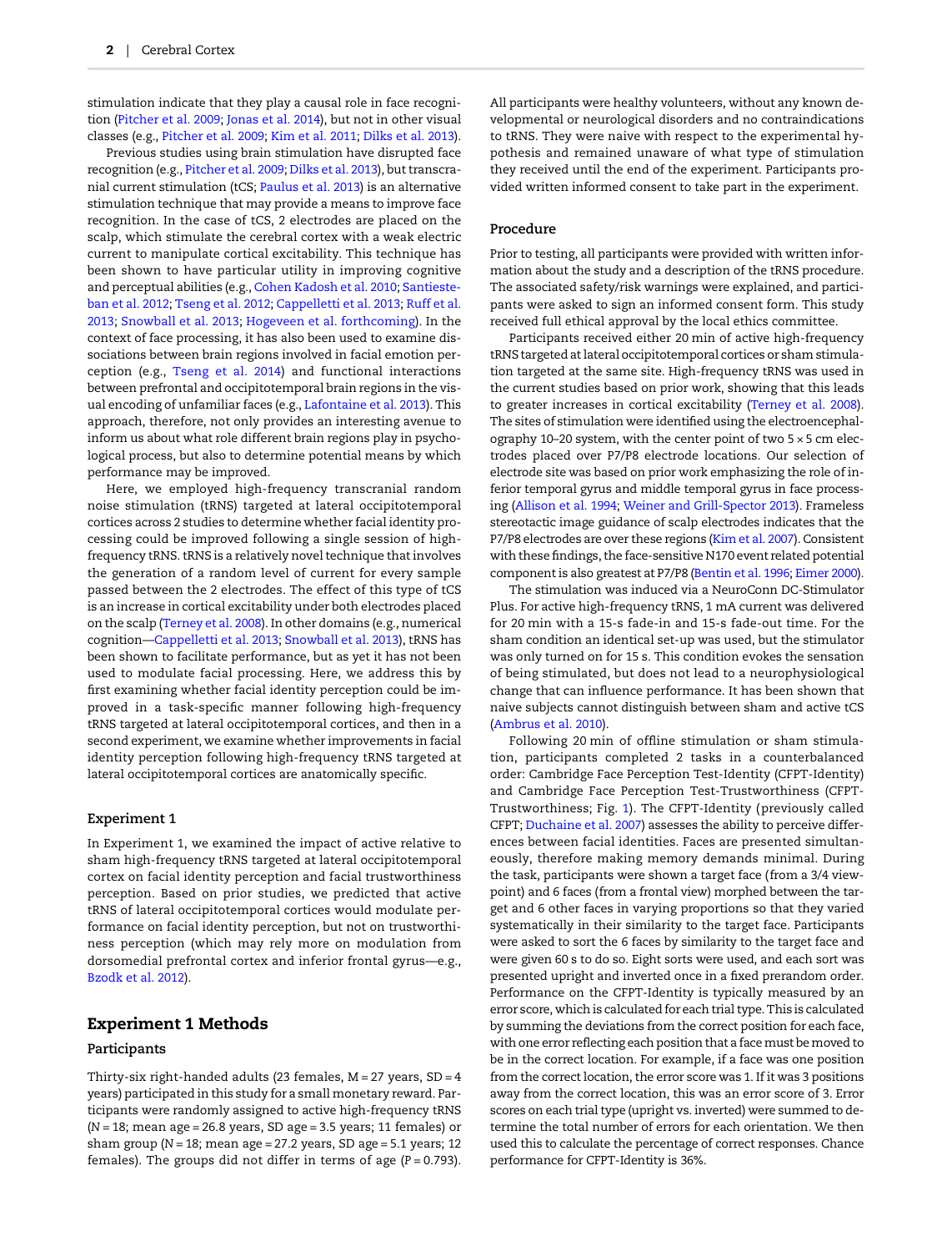<span id="page-2-0"></span>In the CFPT-Trustworthiness ([Rezlescu et al. 2014](#page-5-0)), participants were asked to sort faces according to perceived trustworthiness. In each trial, participants were shown 6 faces from a frontal view with different levels of trustworthiness. Faces were not repeated in different trials. The correct sorting orders were determined based on average ratings obtained from 338 online participants (each average score included at least 48 data points). The 10 sorts were presented on the screen in a random order. Participants were required to sort them according to how trustworthy they appeared, from the face that looks least trustworthy on the left to the face that looks most trustworthy on the right. The time limit for each trial was set at 60 s. As per the CFPT-Identity, accuracy for CFPT-Trustworthiness was measured by calculating the percentage of correct responses, and chance performance is 36%.

# Experiment 1 Results and Discussion

A 3 (Task Type: CFPT-Identity upright, CFPT-Identity inverted, and CFPT-Trustworthiness)  $\times$  2 (Group: tRNS and sham) mixed ANOVA revealed a revealed a main effect of Task Type  $(F_{2,68} = 50.61, P < 0.001, \eta_P^2 = 0.598)$ . This was due to participants performing better overall on CFPT-Identity upright relative to CFPT-Identity inverted and CFPT-Trustworthiness, and on CFPT-Trustworthiness relative to CFPT-Identity inverted (P < 0.005, Bonferroni-corrected in all cases). The main effect of group was also significant  $(F_{1,34} = 4.17, P = 0.049, \eta_P^2 = 0.109)$ , which was due to participants in the stimulation group performing better overall compared with the sham group.

Importantly, a significant interaction between Task Type and Group ( $F_{2,68}$  = 3.34, P = 0.041,  $\eta_P^2$  = 0.089) was observed. Pairwise comparisons were conducted to compare the performances of each group. This revealed that the active tRNS group significantly outperformed the sham group on CFPT-Identity upright (P < 0.01), but not on CFPT-Identity inverted  $(P = 0.368)$  or CFPT-Trustworthiness  $(P = 0.841; Fig. 2)$  $(P = 0.841; Fig. 2)$ . Therefore, high-frequency tRNS targeted at lateral occipitotemporal cortices facilitated upright facial identity perception in a taskspecific manner.

#### Experiment 2

While the findings from Experiment 1 demonstrated a task-specific facilitation in facial identity perception following high-frequency tRNS, the lack of active stimulation of a control brain region does not permit inference about anatomical specificity. To address this issue and to determine whether we could replicate our original findings, we ran a second experiment contrasting the effect of active high-frequency tRNS targeted at lateral occipitotemporal cortices and sensorimotor cortices. Based on the findings from Experiment 1, we predicted that highfrequency tRNS targeted at lateral occipitotemporal cortices would facilitate performance relative to sensorimotor cortex stimulation.

## Experiment 2 Methods

#### Participants

Forty right-handed adults (22 females, M = 27.17 years, SD = 7.46 years) participated in this study for a small monetary reward. Participants were randomly assigned to the lateral occipitotemporal cortices ( $N = 20$ ; mean age = 25.9 years, SD age = 8.25 years; 11 females) or sensorimotor cortices group ( $N = 20$ ; mean age = 28.45 years, SD age = 6.54 years; 11 females). The groups did not significantly differ in age ( $P = 0.285$ ). All participants were healthy volunteers, without any known developmental or neurological disorders and no contraindications to tRNS. They were naive with respect to the experimental hypothesis. Participants provided written informed consent to take part in the experiment.

#### Procedure

Participants received either 20 min of tRNS targeted at P7/P8 or at C3/C4 prior to completing the CFPT-Identity. Lateral



Figure 1. Experimental procedures in Experiments 1 and 2. (A) In Experiment 1, participants received 20 min of active or sham high-frequency tRNS targeted at lateral occipitotemporal cortices prior to completing 2 tasks (CFPT-Identity and CFPT-Trustworthiness) in a counterbalanced order. (B) In Experiment 2, participants received 20 min of active high-frequency tRNS targeted at lateral occipitotemporal or sensorimotor cortices prior to completing CFPT-Identity.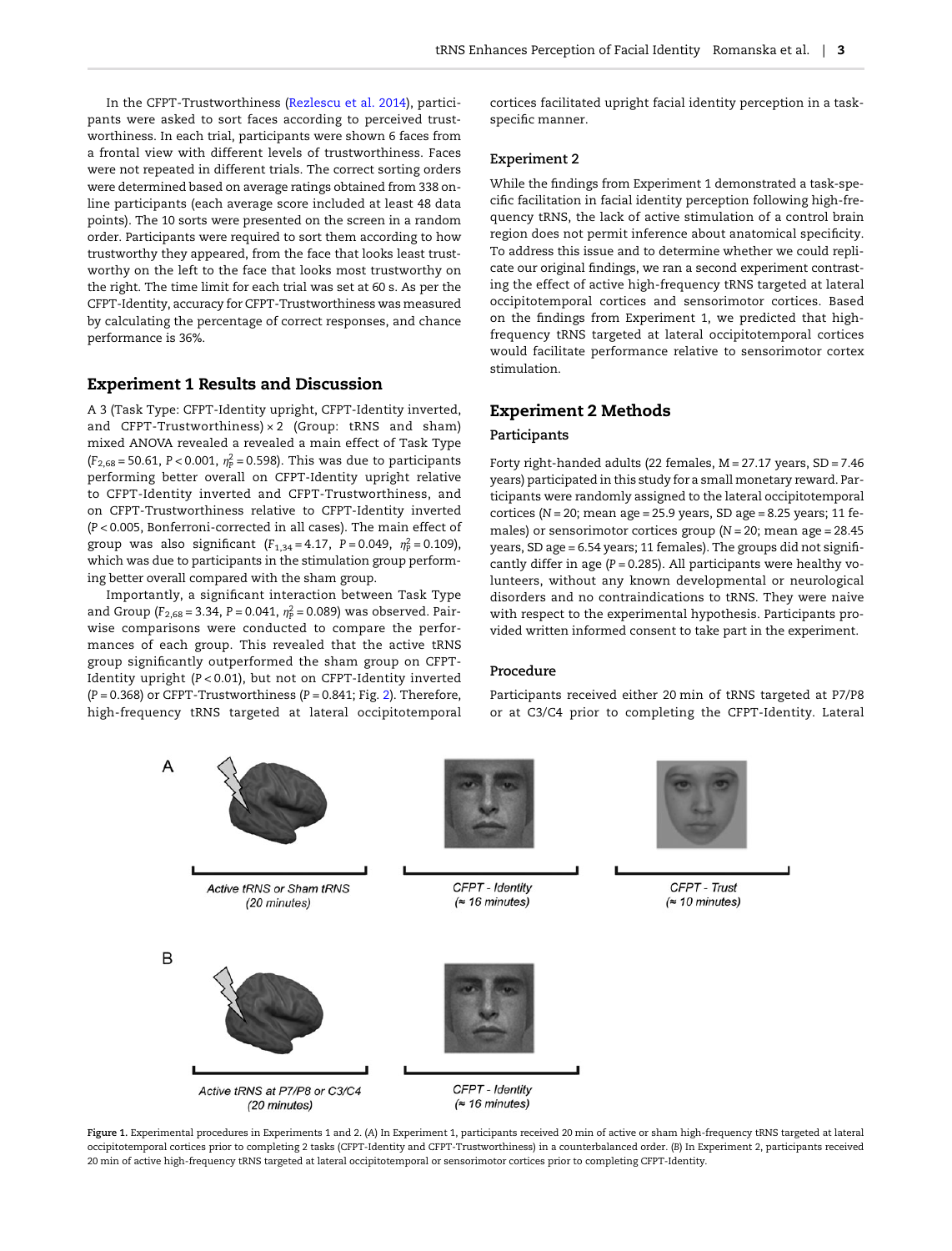<span id="page-3-0"></span>



Figure 3. Experiment 2 Results. Performances following active high-frequency tRNS targeted at lateral occipitotemporal cortices or sensorimotor cortices on CFPT-Identity upright and inverted trials. The lateral occipitotemporal tRNS group outperformed the sensorimotor group. Analyses of trial-specific results revealed that the lateral occipitotemporal tRNS significantly facilitated performance on the CFPT-Identity upright trials relative to sensorimotor cortex stimulation, but not on CFPT inverted trials. \*P < 0.001.

Figure 2. Experiment 1 Results. Performances following sham or active highfrequency tRNS targeted at lateral occipitotemporal cortices on CFPT-Identity and CFPT-Trustworthiness. Active high-frequency tRNS facilitated performance on CFPT-Identity upright trials, but not inverted trials. No significant differences were found between sham and active high-frequency tRNS on the CFPT-Trustworthiness. Chance performance is 36%. \*P < 0.01.

occipitotemporal cortices were again identified using the P7/P8 electrode sites (as per Experiment 1), whereas sensorimotor cortices were identified using C3/C4 scalp electrodes from the 10–20 EEG system. The stimulation was induced via two  $5 \times 5$  cm surface electrodes placed on either site and was delivered by a NeuroConn DC-Stimulator Plus. 1 mA current was delivered for 20 min with a 15-s fade-in and 15-s fade-out time for each site. Following 20 min of offline stimulation, participants completed the CFPT-Identity (as per Experiment 1).

## Experiment 2 Results and Discussion

A 2 (Groups: occipitotemporal and sensorimotor) × 2 (Task Type: CFPT-Identity upright and CFPT-Identity inverted) ANOVA was conducted to compare differences in performance on each trial type following occipitotemporal or sensorimotor cortex stimulation. This revealed a significant main effect of group ( $F_{1,38}$  = 17.17, P < 0.001,  $\eta_{\rm p}^2$  = 0.311), with the occipitotemporal tRNS group outperforming the sensorimotor cortex stimulation group. There was also a main effect of task type  $(F_{1,38} = 143.49, P < 0.001,$  $\eta_\texttt{P}^2$  = 0.791), with participants performing better overall on upright relative to inverted CFPT-Identity (the face inversion effect—[Yin](#page-6-0) [1969](#page-6-0)). There was also a borderline significant interaction between group and task type ( $F_{1,38} = 4.07$ , P = 0.051,  $\eta_{\rm p}^2 = 0.097$ ). Given this interaction and our prior predictions from Experiment 1, planned paired comparisons were conducted to compare performances

between the groups on each task type. This revealed that, on CFPT-Identity upright, participants in the occipitotemporal group significantly outperformed participants in the sensorimotor cortex stimulation group  $[t_{(38)} = 5.38, P < 0.001;$  Fig. 3]. While there was a trend for better performance in the occipitotemporal group on CFPT-Identity inverted, no significant differences were found between the groups  $[t_{(38)} = 1.71, P = 0.095]$ .

To further delineate the source of the difference between groups in Experiment 2, a secondary analysis was run comparing performances following active occipitotemporal or sensorimotor cortex high-frequency tRNS, relative to the sham stimulation condition from Experiment 1. This analysis was run to ensure that the pattern of data for experiment 2 held when comparing performances from active stimulation conditions to a condition in which no neurophysiological change due to high frequency tRNS took place. A 2 (Task Type) × 3 (Group) ANOVA revealed a main effect of Task ( $F_{2,55}$  = 192.37, P < 0.001,  $\eta_P^2$  = 0.778), which was due to participants performing better overall on upright relative to inverted trials (i.e., the face inversion effect). There was also a main effect of Group ( $F_{2,55} = 10.11$ ,  $P < 0.001$ ,  $\eta_{\rm p}^2 = 0.269$ ), which was due to the active occipitotemporal high-frequency tRNS group performing better overall relative to the active sensorimotor high-frequency tRNS group and sham group (P < 0.005 in each case). Importantly, there was also a significant Group x Task interaction ( $F_{2,55} = 3.28$ , P = 0.045,  $\eta_{\rm P}^2 = 0.107$ ). Paired comparisons revealed that this was due to participants in the active high-frequency tRNS occipitotemporal group showing superior performance relative to the active sensorimotor high-frequency tRNS group (P < 0.001) and sham tRNS group (P < 0.001) on upright, but not on inverted trials (sensorimotor tRNS group comparison  $-P = 0.095$ ; sham tRNS group comparison- $P = 0.102$ ). No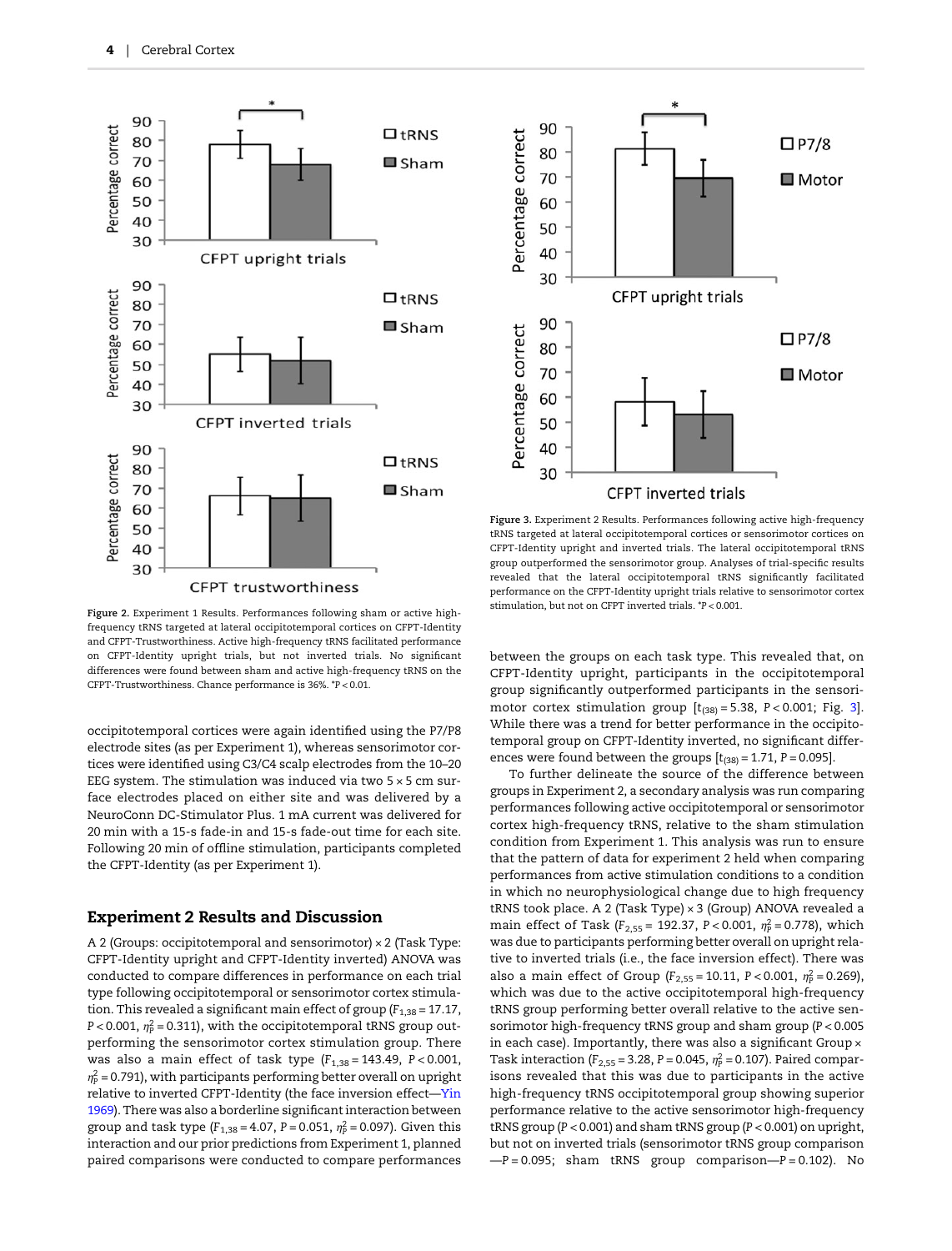significant differences were found between the sensorimotor high-frequency tRNS group and sham tRNS group on upright (P = 0.546) or inverted  $(P = 0.858)$  trials.

Collectively, these findings are consistent with our findings from Experiment 1 by showing that tRNS targeted at occipitotemporal cortices facilitates facial identity perception abilities, although in Experiment 2 there was also a trend for improvement on inverted face perception. The findings from Experiment 2 highlight a level of anatomical specificity for the tRNS effect by showing that high-frequency tRNS targeted at occipitotemporal cortices significantly facilitated facial identity perception abilities relative to stimulation at the sensorimotor cortices. The trend with inverted faces is consistent with the idea that inverted face perception involves some of the same mechanisms as upright face processing ([Freiwald et al. 2009;](#page-5-0) [Pitcher et al. 2011;](#page-5-0) [Susilo et al. 2013\)](#page-6-0) and the spatial specificity of high-frequency tRNS making targeting neural regions involved solely in upright face perception unlikely.

### General Discussion

The aim of this study was to examine the potential for using high-frequency tRNS as a tool to enhance face perception abilities. Based on prior neuroimaging studies of face processing [e.g., see [Weiner and Grill-Spector \(2013](#page-6-0))] and tRNS work in other domains (e.g., numerical cognition; [Cappelletti et al. 2013;](#page-5-0) [Snowball et al. 2013\)](#page-6-0), we anticipated that a single session of active high-frequency tRNS targeted at lateral occipitotemporal cortices would enhance facial identity perception abilities. We found this to be the case across 2 experiments. In Experiment 1, we observed that active relative to sham tRNS targeted at lateral occipitotemporal cortices enhanced performance on perception of upright facial identity, but not of inverted facial identity or perception of facial trustworthiness. In Experiment 2, we replicated this result and found evidence for anatomical specificity by observing that active high-frequency tRNS targeted at lateral occipitotemporal cortices enhanced performance on perception of facial identity relative to sensorimotor cortices high-frequency tRNS. Collectively, these findings imply that a single session of highfrequency tRNS targeted at bilateral occipitotemporal cortices can improve facial identity perception abilities in a task (Experiment 1) and site-specific (Experiment 2) manner.

The results demonstrate the potential utility of highfrequency tRNS as a tool to improve facial identity perception. In doing so, the findings highlight the potential for highfrequency tRNS to be employed as a tool to improve face perception in typical adults and suggest that tRNS may be an effective intervention strategy in conditions in which face recognition abilities are impaired. However, given potential differences in levels of cortical excitation between typical and atypical groups, it will be important that any future attempts to extend these findings to atypical groups carefully consider additional factors influencing baseline levels of cortical excitation that may influence the efficacy and direction of stimulation effects in groups with atypical face processing (also see [Krause and Cohen Kadosh](#page-5-0) [2014](#page-5-0)).

Furthermore, it is important to consider the mechanisms that mediate the improvements in face perception observed here. Although the current findings provide evidence of a task-specific modulation of facial identity perception abilities but not of trustworthiness perception, some caution is needed when considering the mechanisms that drive this improvement. The format of CFPT-Identity and CFPT-Trustworthiness are subtly different because in the identity task participants are required to make

fine-grained visual judgements regarding how well each image matches a target face in a different viewpoint, whereas in the trustworthiness task there is no target face and attention to particular features may not be critical. With this in mind, it could be argued that the improvement found in CFPT-Identity upright is related to an improvement in the ability to make a fine-grained visual discrimination between one set of images and a target stimulus. While the findings from Experiment 1 would argue against this account because no improvement was found on CFPT-Identity-inverted trials, the findings of a trend for improvement on inverted trials in Experiment 2 suggest that some caution is required in assuming that enhancement of domainspecific mechanisms fully accounts for the improvements observed across the studies.

In this context, it is also interesting to discuss the absence of a significant improvement on CFPT-Identity-inverted trials in the 2 studies reported here. The extent to which upright versus inverted face processing relies on similar neurocognitive mechanisms is equivocal. With this in mind, there are at least 2 ways to interpret the lack of effect on inverted faces. First, it could be argued that our data fit with prior work, suggesting that upright and inverted face perception are dependent on qualitatively different neurocognitive processes (e.g., [Tanaka and Farah 1993;](#page-6-0) [Moscov](#page-5-0)[itch et al. 1997;](#page-5-0) [Yovel and Kanwisher 2004](#page-6-0); [McKone and Yovel](#page-5-0) [2009](#page-5-0); [Pitcher et al. 2011\)](#page-5-0). Alternatively, the lack of an effect on inverted trials may reflect a quantitative difference in the extent to which upright and inverted faces activate common neurocognitive mechanisms. This account would be consistent with suggestions that some common neurocognitive processes are recruited for upright and inverted face processing (e.g., [Freiwald et al. 2009;](#page-5-0) [Pitcher et al. 2011;](#page-5-0) [Susilo et al. 2013](#page-6-0)), but that these processes are facilitated when faces are presented upright (e.g., [Sekuler et al.](#page-6-0) [2004;](#page-6-0) [Gold et al. 2012\)](#page-5-0). Given that one means through which tRNS is believed to influence perceptual performance is by amplifying neural signals (e.g., through principles of stochastic resonance—[Moss et al. 2004](#page-5-0)), a stronger signal within a brain area at baseline may lead to performance on upright face perception being more likely to show behavioral gain from stimulation than inverted face perception. It is therefore feasible that a more powerful stimulation method may lead to similar patterns of improvement on inverted trials. This is an important question for future investigation.

More broadly, it will also be interesting to examine the interaction between pairing the stimulation parameters used here with face training paradigms, especially in groups with atypical face processing abilities. In other domains, combining brain stimulation with cognitive training has been shown to significantly improve the benefits of training or stimulation alone, and to be maintained over time (e.g., [Cohen Kadosh et al. 2010;](#page-5-0) [Cappelletti et al. 2013](#page-5-0); [Snowball et al. 2013](#page-6-0)). The potential to enhance face processing via training paradigms has a long history, with evidence of effective interventions only recently emerging [e.g., see [DeGutis et al. \(2014](#page-5-0)) for review]. Attempting to improve the efficacy of intervention strategies designed to aid face perception abilities by combining these with brain stimulation will be an important future direction for this work.

In summary, the present findings reveal that a single session of high-frequency tRNS targeted at lateral occipitotemporal cortices can enhance facial identity perception. This improvement was both site- and task-specific, and suggests that high-frequency tRNS has the potential to be a useful tool to improve face perception abilities. It will be important for future work to extend on the single-session improvements observed here by combining brain stimulation with face training paradigms and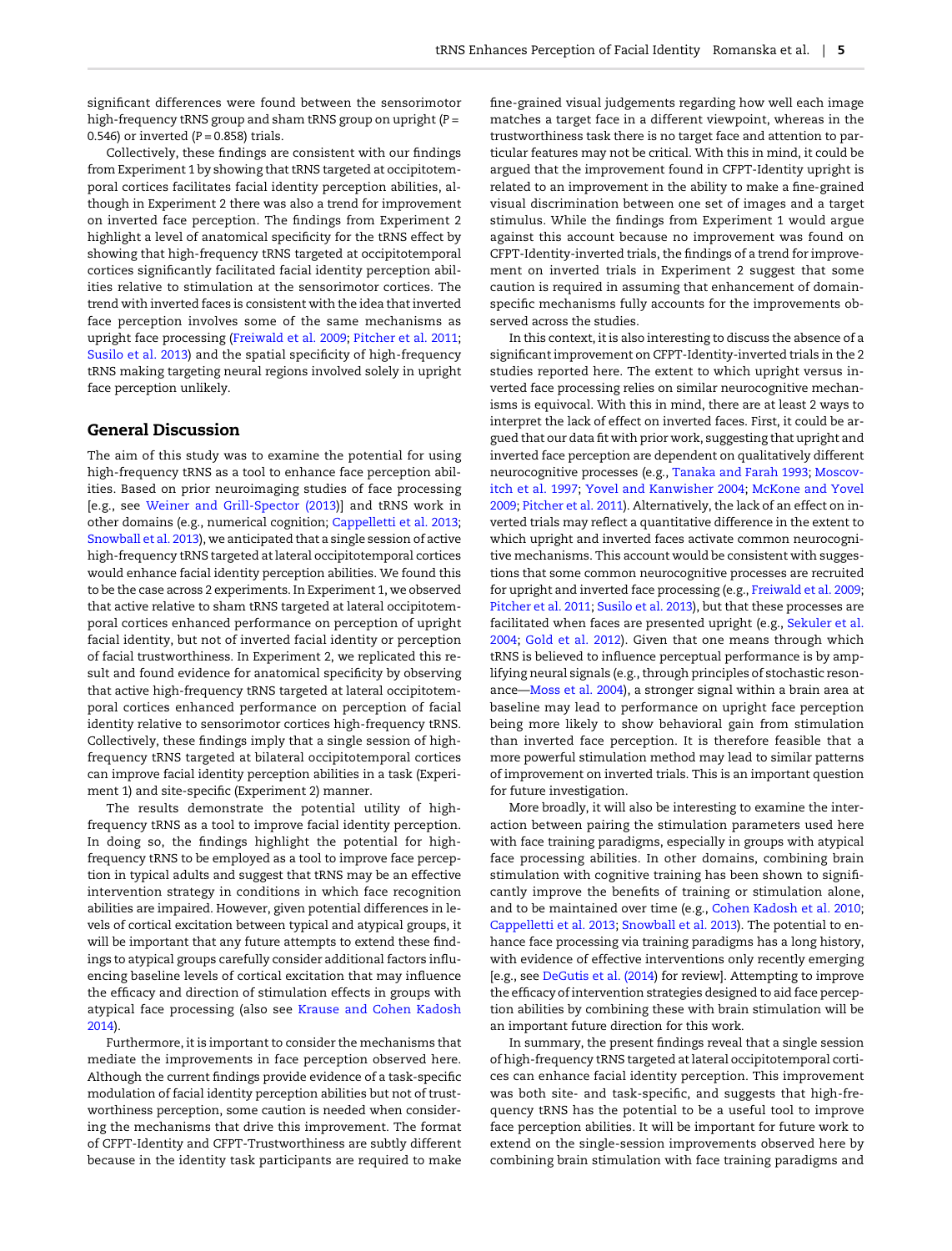<span id="page-5-0"></span>assessing the extent to which improvements generalize across different face processing tasks. The insights gained from the current and future directions will hopefully aid in the development of novel intervention strategies to improve face perception abilities in typical and atypical groups.

# Funding

This work was supported by grants from the British Academy (SG111874) and ESRC (ES/K00882X/1) awarded to M.J.B. A.R. was also supported by a Wellcome Trust Biomedical Vacation Scholarship (WT102340MA). Funding to pay the Open Access publication charges for this article was provided by RCUK (ESRC) Open Access Block Grant (Goldsmiths).

## Notes

We thank Tegan Penton for her assistance with this project. Conflict of Interest: None declared.

## References

- Allison T, McCarthy G, Nobre A, Puce A, Belger A. 1994. Human extrastriate visual cortex and the perception of faces, words, numbers, and colours. Cereb Cortex. 4:544–554.
- Ambrus GG, Paulus W, Antal A. 2010. Cutaneous perception thresholds of electrical stimulation methods: comparison of tDCS and tRNS. Clin Neurophysiol. 121(11):1908–1914.
- Bate S, Cook SJ, Mole J, Cole J. 2013. First report of generalized face processing difficulties in mobius sequence. PLoS ONE. 8(4): e62656.
- Bentin S, Allison T, Puce A, Perez E, McCarthy G. 1996. Electrophysiological studies of face perception in humans. J Cogn Neurosci. 8:551–565.
- Bzodk D, Langner R, Hoffstaedter F, Turetsky BI, Zilles K, Eickhoff SB. 2012. The modular neuroarchitecture of social judgements on faces. Cereb Coretx. 22:951–961.
- Cappelletti M, Gessaroli E, Hithersay R, Mitolo M, Didino D, Kanai R, Cohen Kadosh R, Walsh V. 2013. Transfer of cognitive training across magnitude dimensions achieved with concurrent brain stimulation of the parietal lobe. J Neurosci. 33 (37):14899–14907.
- Cohen Kadosh R, Soskic S, Iuculano T, Kanai R, Walsh V. 2010. Modulating neuronal activity produces specific and longlasting changes in numerical competence. Curr Biol. 20 (22):2016–2020.
- Dalrymple KA, Fletcher K, Corrow S, Nair RD, Barton JJS, Yonas A, Duchaine B. 2014. "A room full of strangers every day": the psychosocial impact of developmental prosopagnosia on children and their families. J Psychosom Res. 77:144–150.
- Dalrymple KA, Oruc I, Duchaine B, Pancaroglu R, Fox CJ, Iaria G, Hardy T, Barton JJS. 2011. The anatomic basis of the right face-selective N170 IN acquired prosopagnosia: a combined ERP/fMRI study. Neuropsychologia. 49(9):2553–2563.
- DeGutis JM, Chiu C, Grosso ME, Cohan S. 2014. Face processing improvements in prosopagnosia: success and failures over the last 50 years. Front Hum Neurosci. doi:10.3389/fnhum. 2014.00561.
- Dilks DD, Julian JB, Paunov AM, Kanwisher N. 2013. The occipital place area is causally and selectively involved in scene perception. J Neurosci. 33(4):1331–1336.
- Duchaine B, Germine L, Nakayama K. 2007. Family resemblance: ten family members with prosopagnosia and within-class object agnosia. Cogn Neuropsychol. 24(4):419–430.
- Eimer M. 2000. The face-specific N170 component reflects late stages in the structural encoding of faces. Neuroreport. 11:2319–2324.
- Feldman RS, Rime B. 1991. Fundamentals of nonverbal behaviour. New York: Cambridge University Press.
- Freiwald WA, Tsao DY, Livingstone MS. 2009. A face feature space in the macaque temporal lobe. Nat Neurosci. 12(9): 1187–1196.
- Gold JM, Mundy PJ, Tjan BS. 2012. The perception of a face is no more than the sum of its parts. Psychol Sci. 23:427–434.
- Haxby JV, Hoffman EA, Gobbini MI. 2000. The distributed human neural system for face perception. Trends Cogn Sci. 4:223–233.
- Hogeveen J, Obhi SS, Banissy MJ, Santiesteban I, Press C, Catmur C, Bird G. Forthcoming 2015. Task-dependent and distinct roles of the temprooparietal junction and inferior frontal cortext in the control of imitation. Soc Cogn Affect Neurosci. doi:10.1093/scan/nsu148.
- Jonas J, Rossion B, Krieg J, Koessler L, Colnat-Coulbois S, Vespignani H, Jacques C, Vignal JP, Brissart H, Maillard L. 2014. Intracerebral electrical stimulation of a face-selective area in the right inferior occipital cortex impairs individual face discrimination. Neuroimage. 99:487–497.
- Kanai R, Bahrami B, Duchaine B, Janik A, Banissy MJ, Rees G. 2012. Brain structure links loneliness to social perception. Curr Biol. 22(20):1975–1979.
- Kim D, Kim SW, Joo EY, Tae WS, Choi SJ, Hong SB. 2007. Cortical localization of scalp electrodes on three-dimensional brain surface using frameless stereotactic image guidance system. Neurol Asia. 12:84.
- Kim JG, Biederman I, Juan C-H. 2011. The benefit of object interactions arises in the lateral occipital cortex independent of attentional modulation from the intraparietal sulcus: a transcranial magnetic stimulation study. J Neurosci. 31 (22):8320–8324.
- Krause B, Cohen Kadosh R. 2014. Not all brains are created equal: the relevance of individual differences in responsiveness to transcranial electrical stimulation. Front Syst Neurosci. 8:25.
- Lafontaine MP, Theoret H, Gosselin F, Lippe S. 2013. Transcranial direct current stimulation of the dorsolateral prefrontal cortex suppression to unfamiliar faces: an ERP study. PLoS ONE. 8 (12):e81721.
- McKone E, Yovel G. 2009. Why does picture-plane inversion sometimes dissociate perception of features and spacing in faces, and sometimes not? Toward a new theory of holistic processing. Psychon Bull Rev. 16:778–797.
- Moscovitch M, Winocur G, Behrmann M. 1997. What is special about face recognition? Nineteen experiments on a person with visual object agnosia and dyslexia but normal face recognition. J Cogn Neurosci. 9:555–604.
- Moss F, Ward LM, Sannita WG. 2004. Stochastic resonance and sensory information processing: a tutorial and review of application. Clin Neurophysiol. 115(2):267–281.
- Paulus W, Peterchev AV, Ridding M. 2013. Transcranial electric and magnetic stimulation: techniques and paradigms. Handb Clin Neurol 116:329–342.
- Pitcher D, Duchane B, Walsh V, Yovel G, Kanwisher N. 2011. The role of lateral occipital face and object areas in the face inversion effect. Neuropsychologia. 49:3448–3453.
- Pitcher D, Charles L, Devlin J, Walsh V, Duchaine B. 2009. Triple dissociation between faces, bodies, and objects in extrastriate cortex. Curr Biol. 19:319–324.
- Rezlescu C, Susilo T, Barton JJS, Duchaine B. 2014. Normal social evaluations of faces in acquired prosopagnosia. Cortex. 50:200–203.